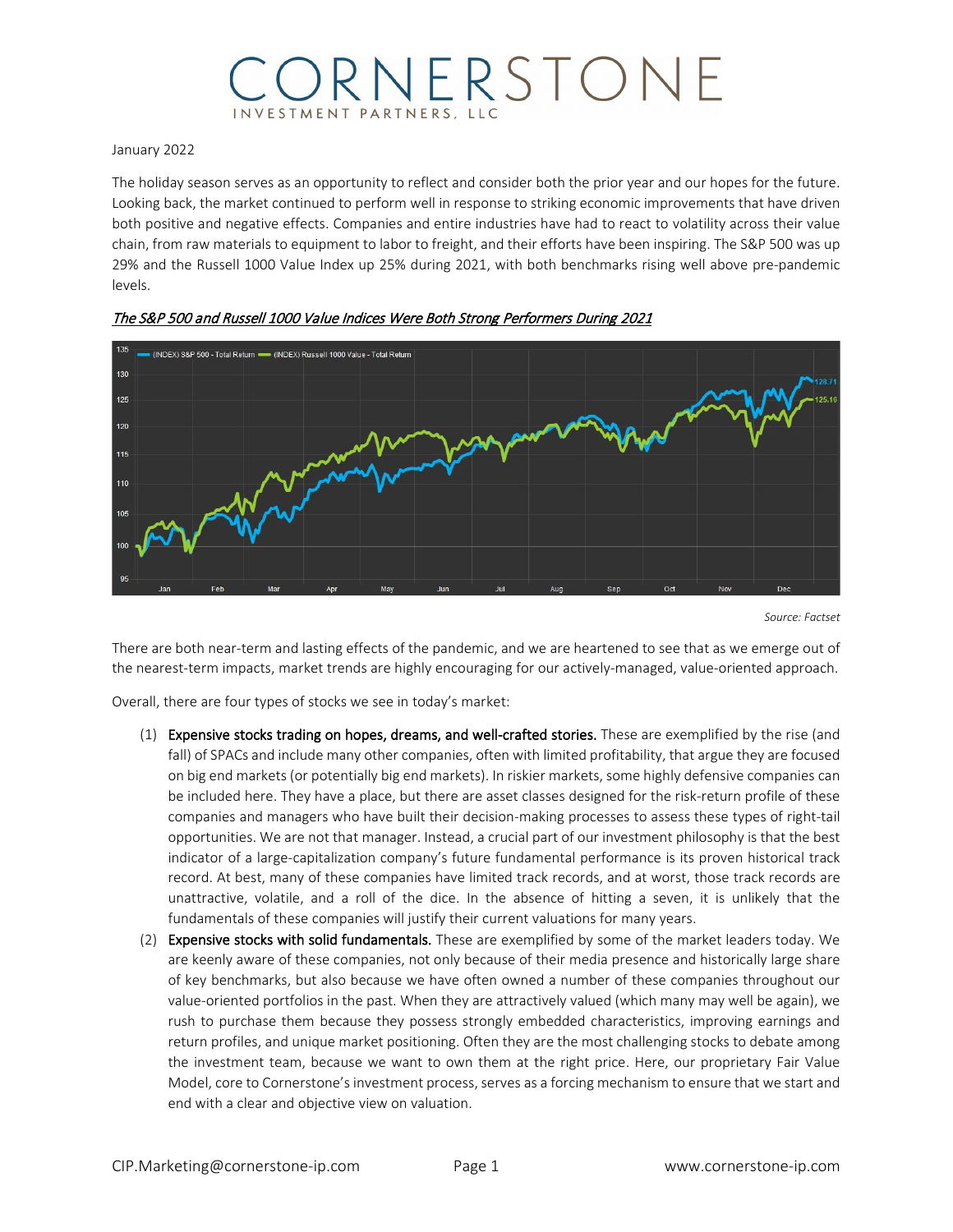- (3) Cheap stocks with solid fundamentals. This situation drives us to come to work every day, and while these are somewhat harder to find these days, there are examples throughout various sectors. There are reasons why these stocks are mispriced, but often those reasons are temporary in nature, driven by headlines, macroeconomic, or cyclical factors. And investors can and do overreact to them, leading to the primary component of our investment philosophy, that "Stock prices are more volatile than fundamentals that determine value."
- (4) Cheap stocks with risky fundamentals. Here the question is not "Is the company cheap?" but instead, "how cheap is it?" We have purchased companies like this, but need valuation to provide significant levels of conservatism in order to be comfortable owning them in the portfolio. Cornerstone looks for companies with strongly embedded characteristics, so when there are problems with a company, for example, with high levels of leverage, market share losses, significant cost inflation, or management uncertainty, our research efforts to understand the company and its industry are imperative.

Over the past several years, the market has been led by the expensive stocks, both in the first bucket and the second. For example, the P/E of the 100 most expensive stocks in the market have traded at a 16 multiple point premium to the rest of the market. Today, they are at 26 multiple points.

### The Most Expensive Stocks Are At Historically High Valuations Compared To The Rest of The Market



*Source: Credit Suisse*

Since the 1950s, inexpensive stocks have significantly outperformed high P/E stocks after similar historical runs, with a 20 point swing over the next five years after the Nifty Fifty in the 1970s and Tech Bubble in the 2000s.

### Relative Performance of High Priced Stocks Is At Rarified Levels Often Associated With Severe Cyclical Shifts



*Source: Ken French Data Library as of 11/30/21*

We have argued for more than a few quarters now that companies in the first bucket are likely the first to show cracks in the system as rates rise, forecasted terminal values fall, and capital shifts towards more reasonable valuations. Weaker stock performance among many of those companies, particularly SPACs, proved that view correct in 2021 and is certainly what we have seen so far over the first few weeks of 2022.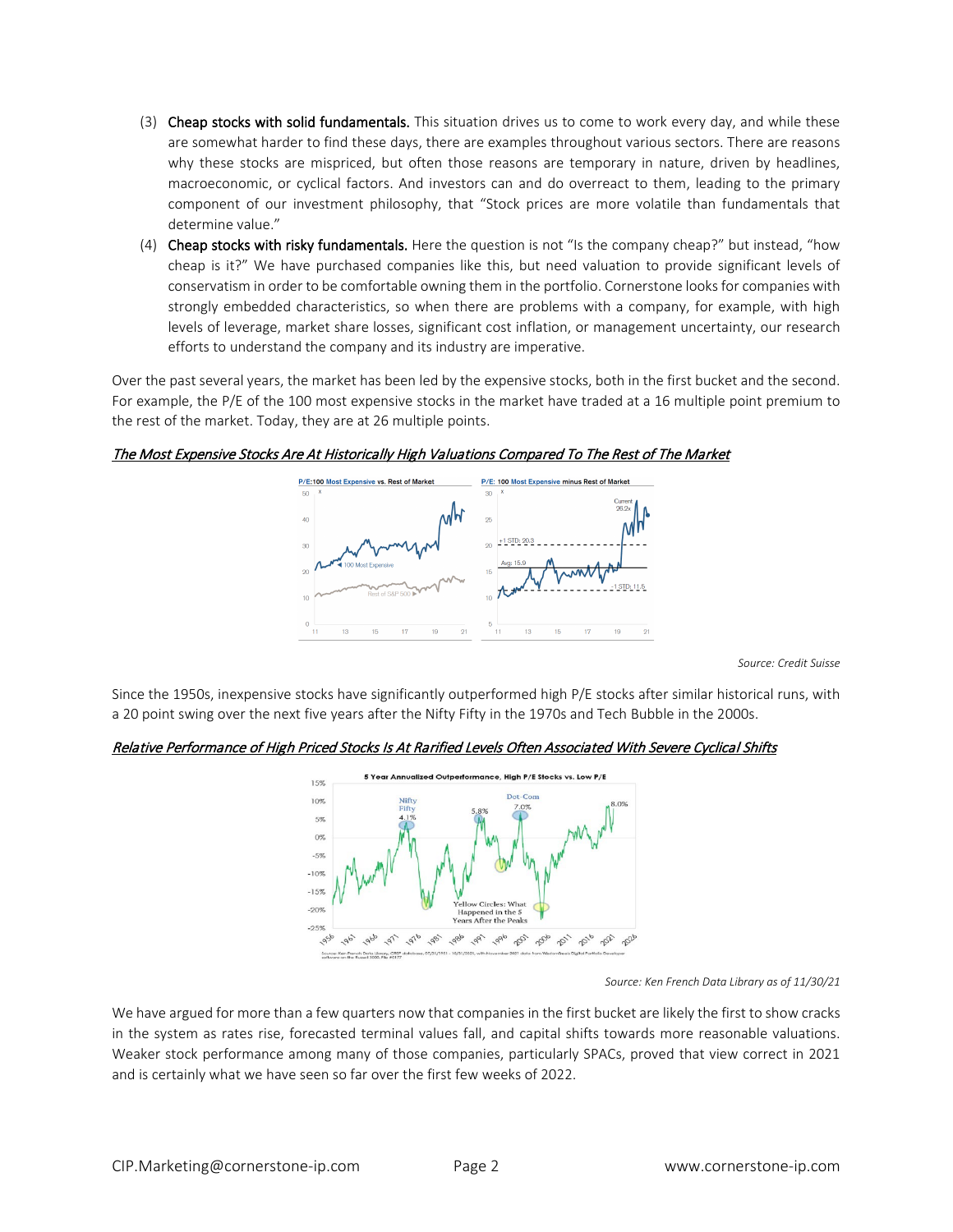Does that mean that the equity market itself is overvalued? Or just those riskier expensive names? First, looking back since 1928, annual performance of the market has not been correlated, so a strong year like 2021 does not imply that 2022 will be weaker. Secondly, a correction in a subset of the market does not necessarily create a correction in the market as a whole. We make no call about the valuation of the market as a whole, but sales and earnings in 2021 for both the S&P 500 and the Russell 1000 Value Indices were well above pre-pandemic levels, and forward estimates for these benchmarks continue to rise. Importantly, despite COVID-19 fears, the economy remains on solid footing.



#### Earnings Estimates For 2021 and 2022 Have Continued To Rise



When we say something is cheap or expensive, it refers to a company's relative position vis a vis the rest of the market. It took around six years for the S&P 500 Index to recover its post Tech Bubble highs on a total return basis. It took Microsoft over twice as long. Cisco just got there in August. And during those six, fourteen, and twenty-one-year time frames for the S&P, Microsoft, and Cisco to match their prior highs, the Russell 1000 Value Index rose approximately 60%, 145%, and 385% on a total return basis, respectively.



It Took Many Years For Even High Quality Stocks To Recover Tech Bubble Highs

*Source: Cornerstone Investment Partners, Factset*

We will not compromise our valuation discipline, even in the face of often great stories and compelling business models, and believe that active management will distinguish itself. We believe valuation wins out in the end, and our portfolios remain invested in solid, attractively-valued businesses with strongly embedded characteristics. And the opportunity for value continues to be highly compelling, with value spreads hitting levels at or above those during the Tech Bubble.

## Value Spreads Are At Historical Highs